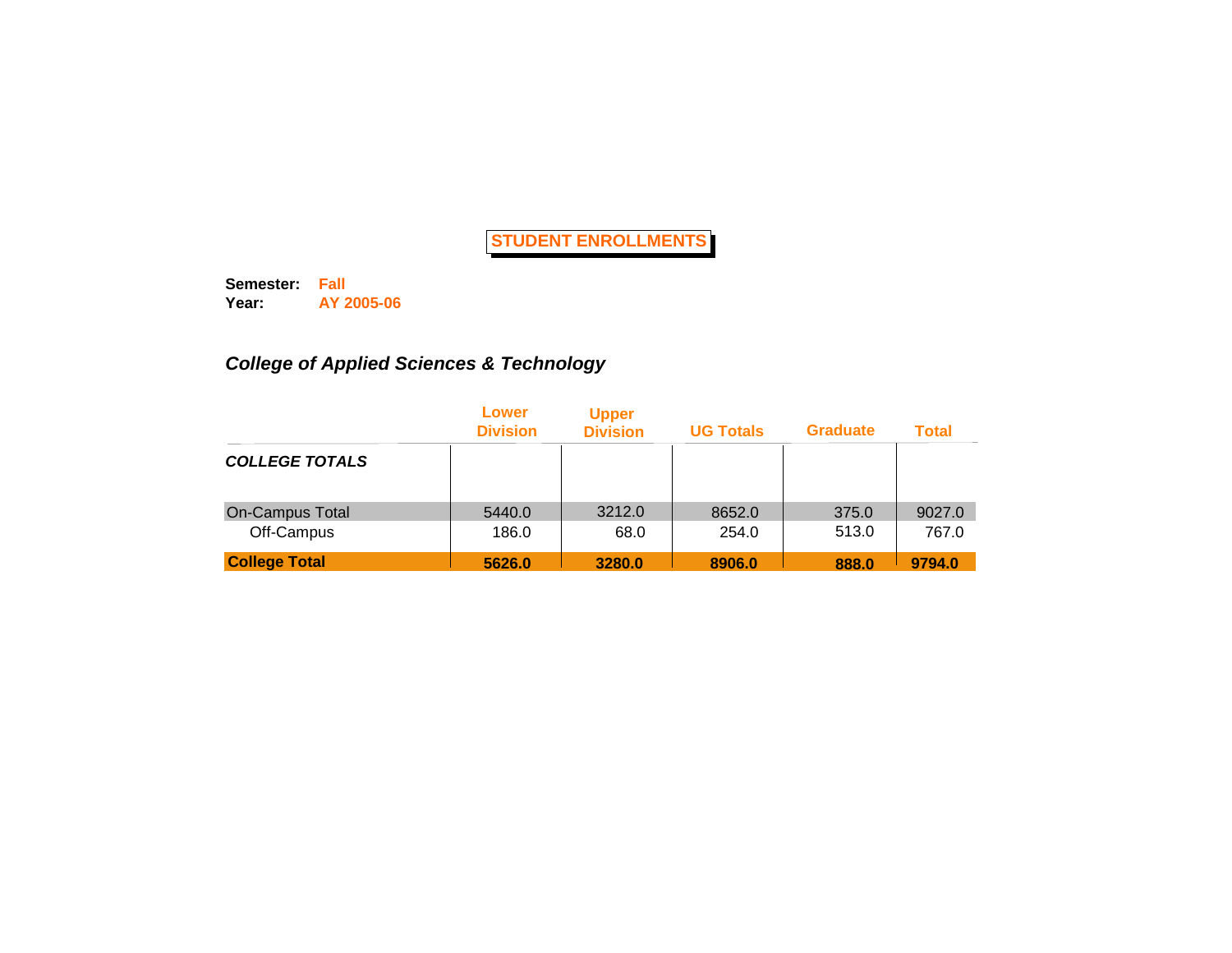**Semester: Fall Year: AY 2005-06**

# *College of Architecture & Planning*

|                        | Lower<br><b>Division</b> | <b>Upper</b><br><b>Division</b> | <b>UG Totals</b> | <b>Graduate</b> | <b>Total</b> |
|------------------------|--------------------------|---------------------------------|------------------|-----------------|--------------|
| <b>COLLEGE TOTALS</b>  |                          |                                 |                  |                 |              |
| <b>On-Campus Total</b> | 1182.0                   | 1107.0                          | 2289.0           | 341.0           | 2630.0       |
| Off-Campus             | 0.0                      | 50.0                            | 50.0             | 0.0             | 50.0         |
| <b>College Total</b>   | 1182.0                   | 1157.0                          | 2339.0           | 341.0           | 2680.0       |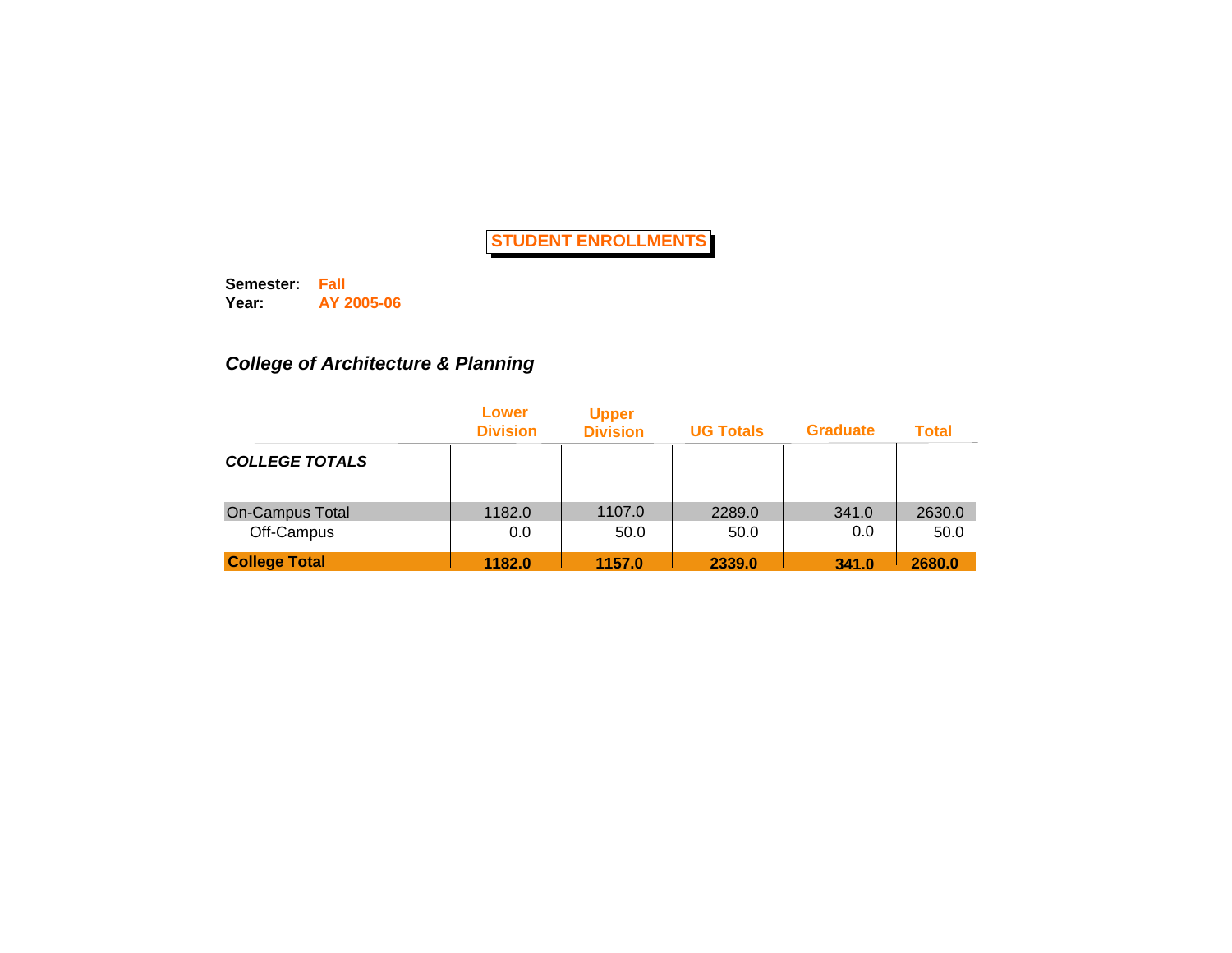**Semester: Fall Year: AY 2005-06**

# *College of Business*

|                       | Lower<br><b>Division</b> | <b>Upper</b><br><b>Division</b> | <b>UG Totals</b> | <b>Graduate</b> | <b>Total</b> |
|-----------------------|--------------------------|---------------------------------|------------------|-----------------|--------------|
| <b>COLLEGE TOTALS</b> |                          |                                 |                  |                 |              |
| On-Campus Total       | 4865.0                   | 4011.0                          | 8876.0           | 314.0           | 9190.0       |
| Off-Campus            | 398.0                    | 64.0                            | 462.0            | 258.0           | 720.0        |
| <b>College Total</b>  | 5263.0                   | 4075.0                          | 9338.0           | 572.0           | 9910.0       |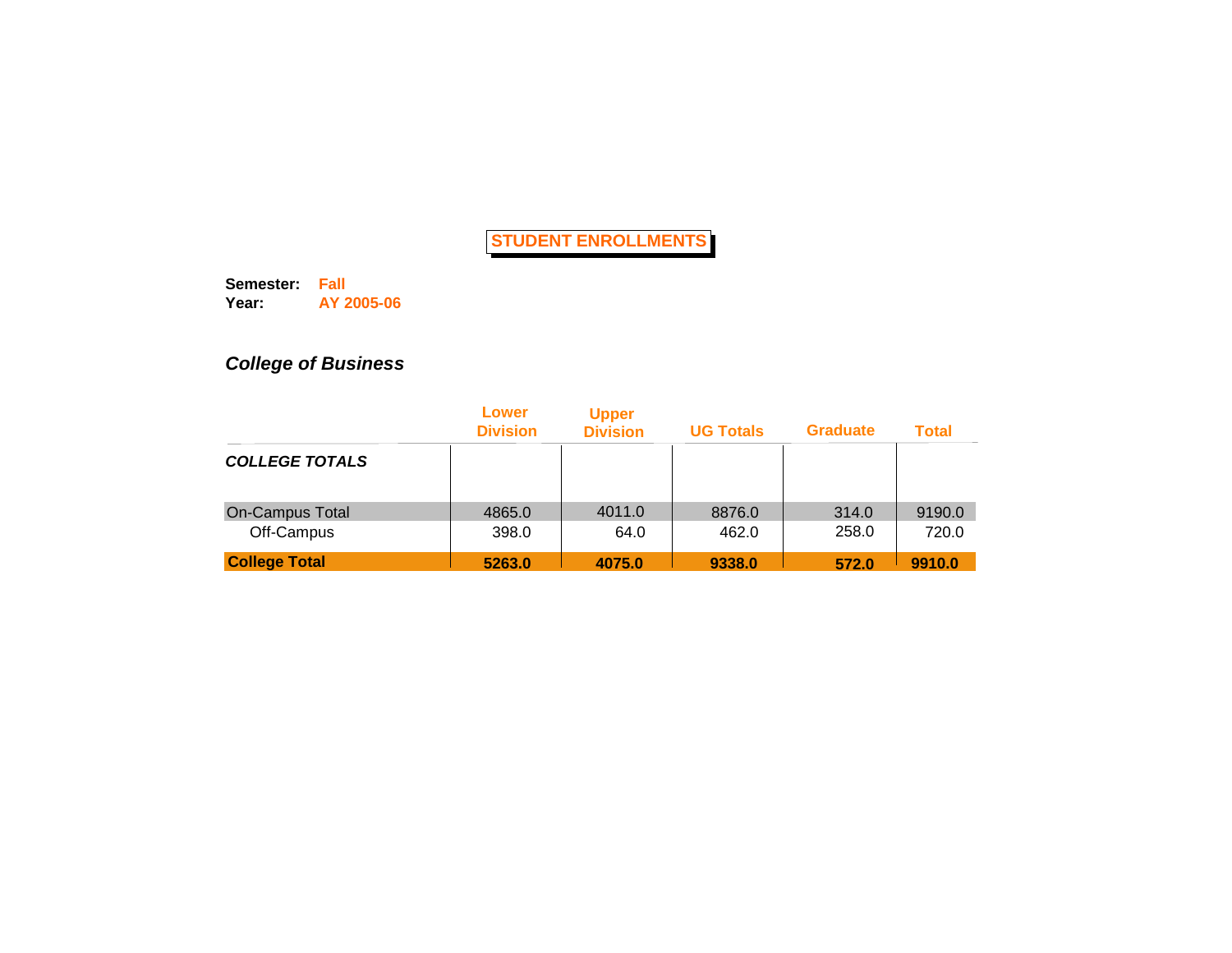**Semester: Fall Year: AY 2005-06**

## *College of Communication, Information, & Media*

|                       | Lower<br><b>Division</b> | <b>Upper</b><br><b>Division</b> | <b>UG Totals</b> | <b>Graduate</b> | <b>Total</b> |
|-----------------------|--------------------------|---------------------------------|------------------|-----------------|--------------|
| <b>COLLEGE TOTALS</b> |                          |                                 |                  |                 |              |
| On-Campus Total       | 3400.0                   | 2153.0                          | 5553.0           | 477.0           | 6030.0       |
| Off-Campus            | 294.0                    | 76.0                            | 370.0            | 18.0            | 388.0        |
| <b>College Total</b>  | 3694.0                   | 2229.0                          | 5923.0           | 495.0           | 6418.0       |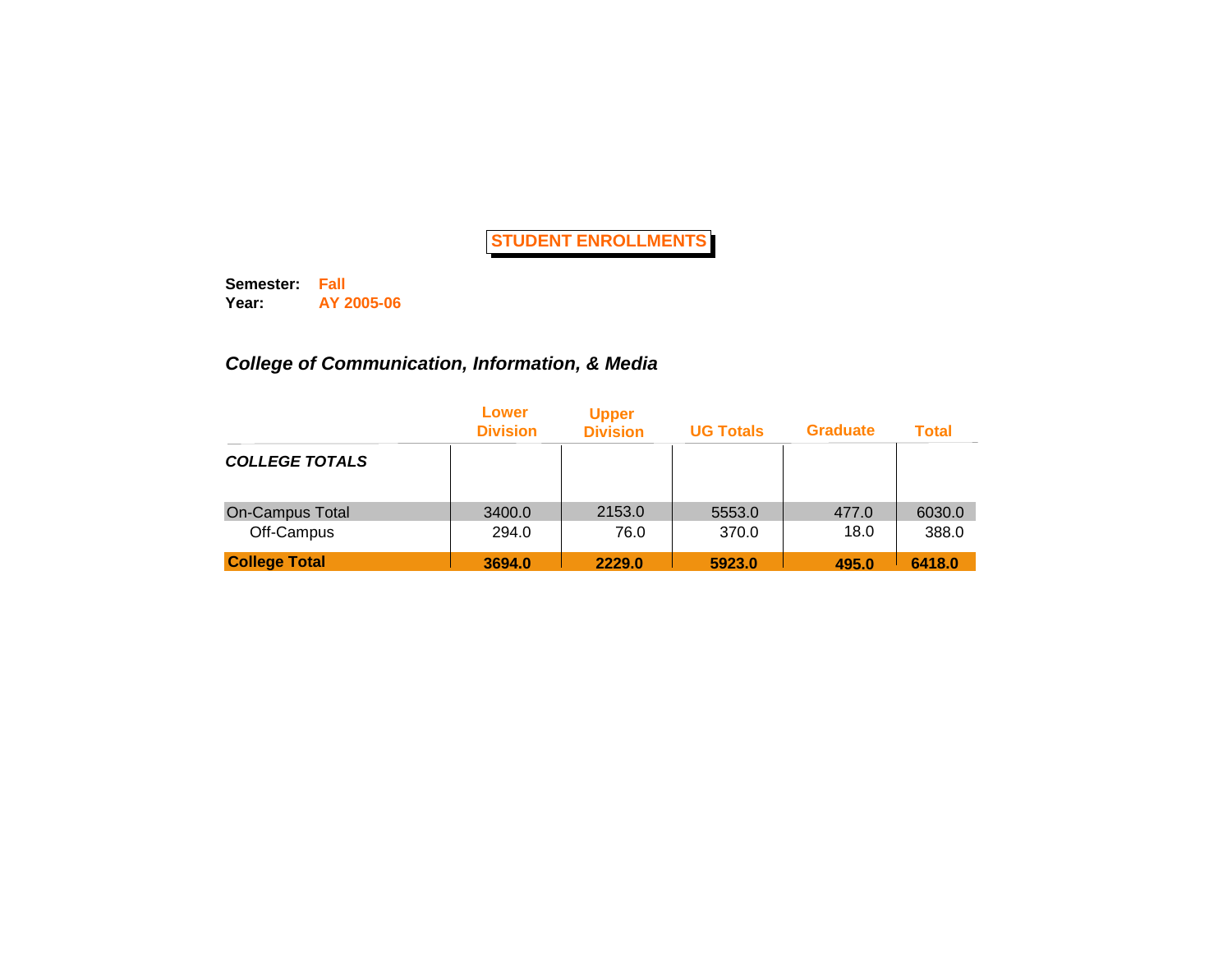**Semester: Fall Year: AY 2005-06**

# *College of Fine Arts*

|                       | Lower<br><b>Division</b> | <b>Upper</b><br><b>Division</b> | <b>UG Totals</b> | <b>Graduate</b> | <b>Total</b> |
|-----------------------|--------------------------|---------------------------------|------------------|-----------------|--------------|
| <b>COLLEGE TOTALS</b> |                          |                                 |                  |                 |              |
| On-Campus Total       | 5535.0                   | 2301.0                          | 7836.0           | 287.0           | 8123.0       |
| Off-Campus            | 264.0                    | 10.0                            | 274.0            | 0.0             | 274.0        |
| <b>College Total</b>  | 5799.0                   | 2311.0                          | 8110.0           | 287.0           | 8397.0       |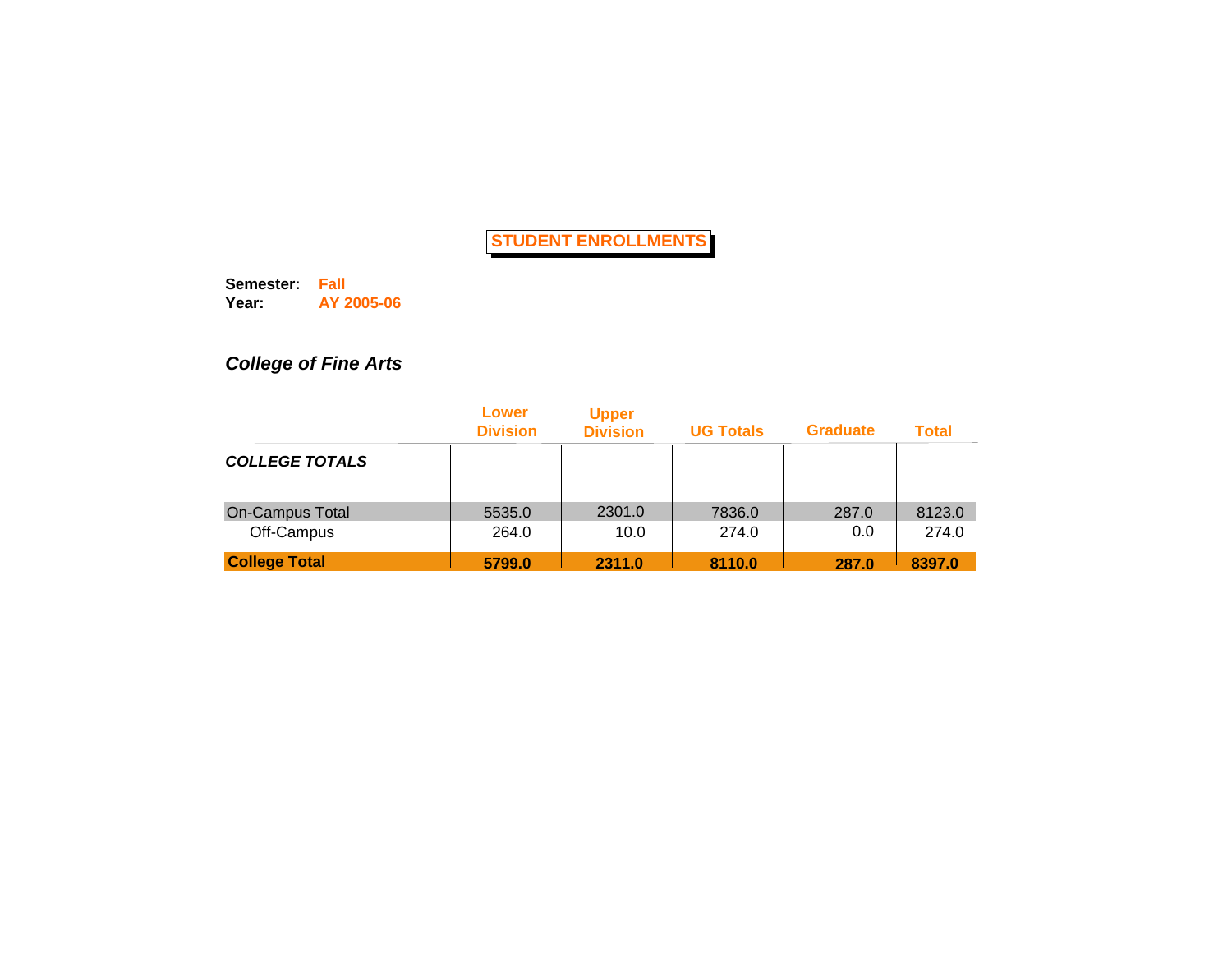**Semester: Fall Year: AY 2005-06**

## *College of Sciences and Humanities*

|                       | Lower<br><b>Division</b> | <b>Upper</b><br><b>Division</b> | <b>UG Totals</b> | <b>Graduate</b> | <b>Total</b> |
|-----------------------|--------------------------|---------------------------------|------------------|-----------------|--------------|
| <b>COLLEGE TOTALS</b> |                          |                                 |                  |                 |              |
| On-Campus Total       | 32676.0                  | 9042.0                          | 41718.0          | 1777.0          | 43495.0      |
| Off-Campus            | 3631.0                   | 741.0                           | 4372.0           | 8.0             | 4380.0       |
| <b>College Total</b>  | 36307.0                  | 9783.0                          | 46090.0          | 1785.0          | 47875.0      |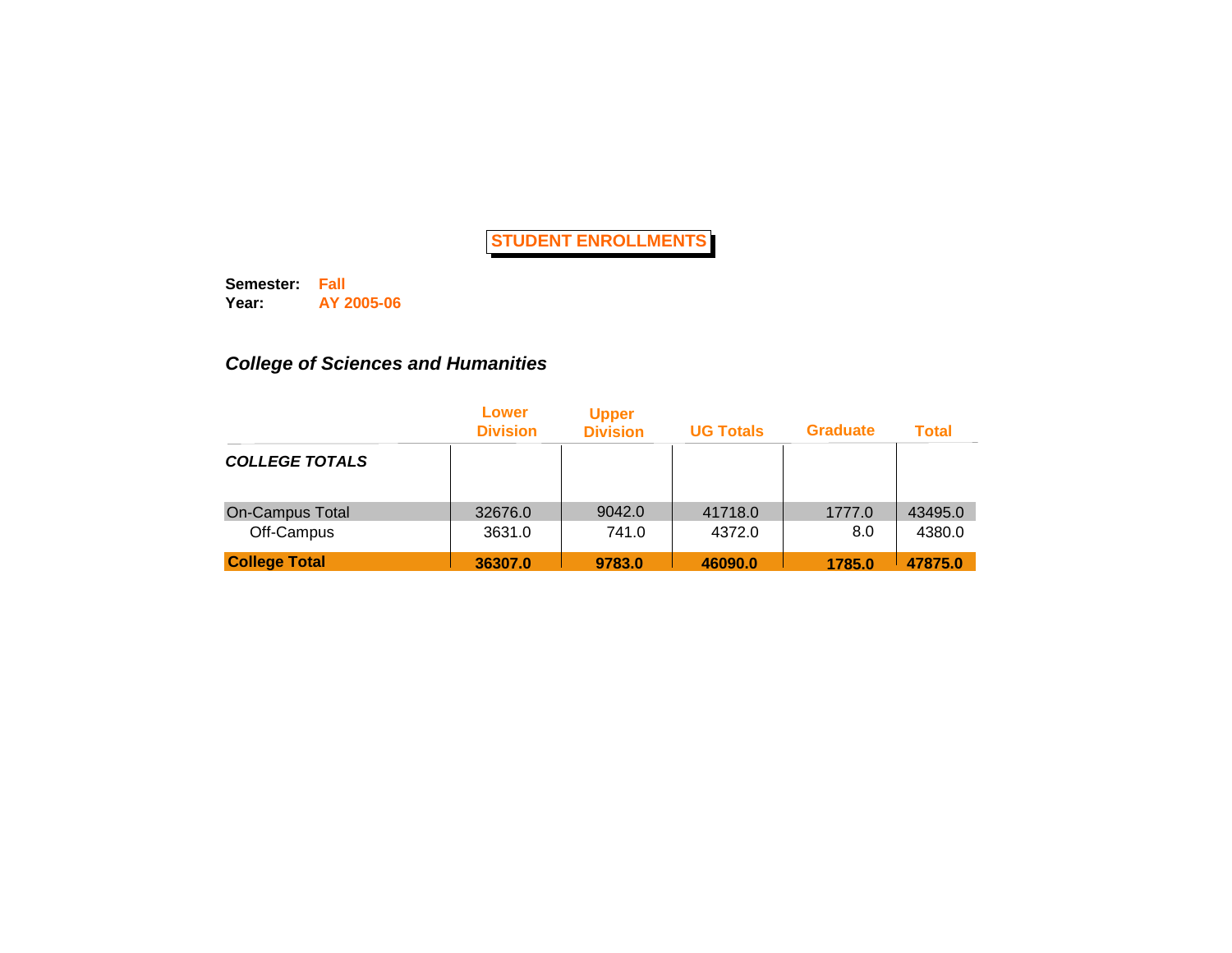**Semester: Fall Year: AY 2005-06**

### *Interdepartmental*

|                        | Lower<br><b>Division</b> | <b>Upper</b><br><b>Division</b> | <b>UG Totals</b> | <b>Graduate</b> | <b>Total</b> |
|------------------------|--------------------------|---------------------------------|------------------|-----------------|--------------|
| <b>COLLEGE TOTALS</b>  |                          |                                 |                  |                 |              |
| <b>On-Campus Total</b> | 553.0                    | 209.0                           | 762.0            | 86.0            | 848.0        |
| Off-Campus             | 0.0                      | 2.0                             | 2.0              | 0.0             | 2.0          |
| <b>College Total</b>   | 553.0                    | 211.0                           | 764.0            | 86.0            | 850.0        |